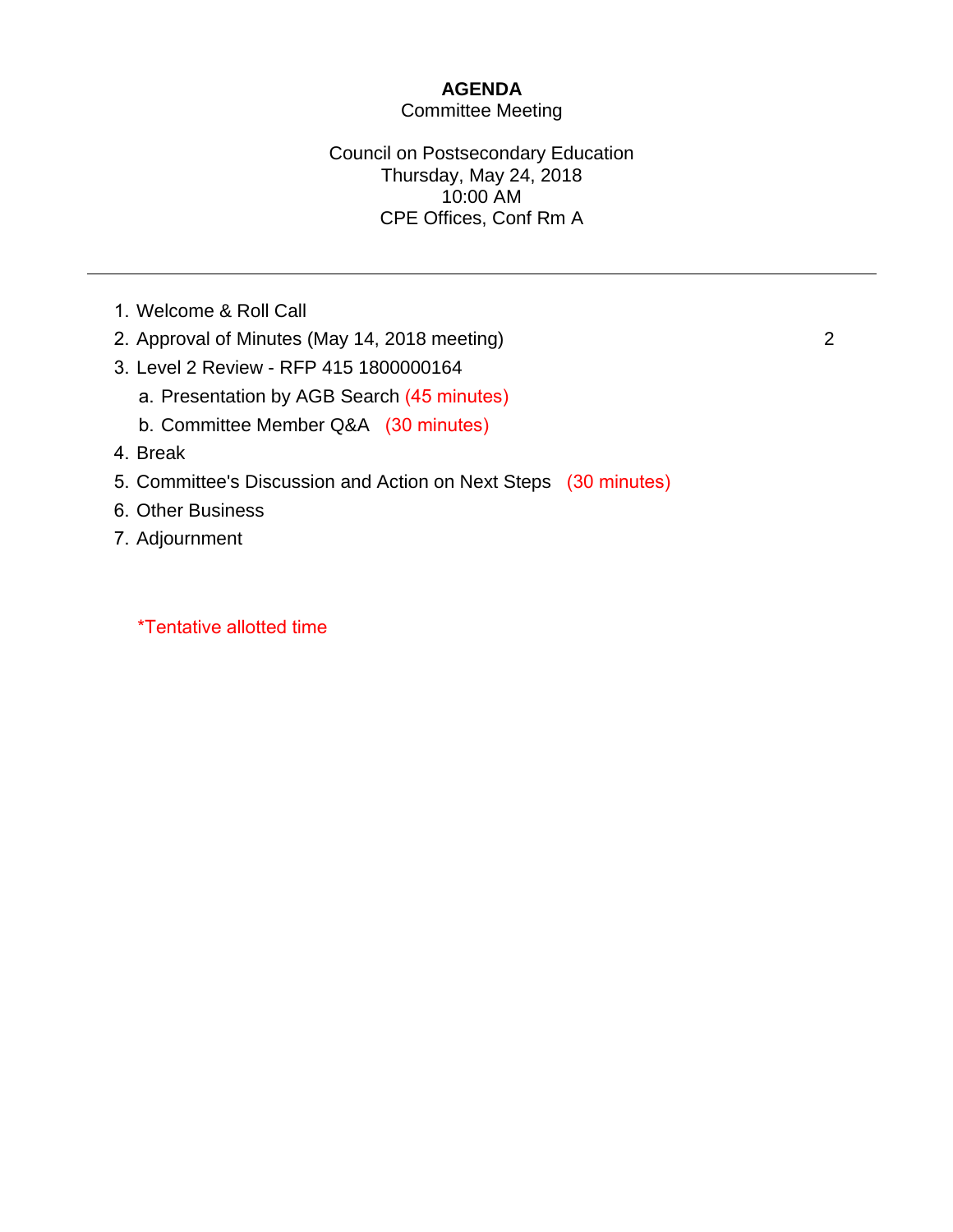### **DRAFT MINUTES** CPE President Search Committee

May 14, 2018

The CPE President Search Committee held its first meeting on Monday, May 14, 2018 at 3:00 p.m., ET, at the Council offices in Frankfort.

| <b>WELCOME AND</b><br><b>ROLL CALL</b>          | Committee Chair Ron Beal called the meeting to order and welcomed<br>everyone.                                                                                                                                                                                                                                                                                                                                                                                                                                                    |
|-------------------------------------------------|-----------------------------------------------------------------------------------------------------------------------------------------------------------------------------------------------------------------------------------------------------------------------------------------------------------------------------------------------------------------------------------------------------------------------------------------------------------------------------------------------------------------------------------|
|                                                 | The following committee members were present: Ron Beal, Ben<br>Brandstetter, Kim Halbauer, Donna Moore, Shawn Reynolds, Robert<br>H. Staat, and Sherrill Zimmerman, Michael Benson did not attend.                                                                                                                                                                                                                                                                                                                                |
|                                                 | The following CPE staff were present: Leslie Brown, Ron Carson,<br>Kara Couch, Heather Faesy, Sue Patrick, and Travis Powell.                                                                                                                                                                                                                                                                                                                                                                                                     |
| <b>COMMITTEE</b><br><b>OVERVIEW</b>             | CPE's General Counsel, Travis Powell, reminded the committee of<br>the work they will be overseeing and the process of open meetings<br>and what may be conducted in closed session. He provided an<br>overview of the Request For Proposal (RFP) process and the<br>committee's options available to them. He also stated the Council will<br>create a webpage to dedicate to the search process and reminded<br>them that all public comments or media inquiries regarding the<br>process should come from the committee chair. |
| <b>EVALUATION</b><br>OF RFP<br><b>RESPONSES</b> | Per the direction of the CPE Chair, Sherrill Zimmerman, and CPE<br>Vice Chair, Ben Brandstetter, CPE staff issued an RFP solicitation<br>titled, 'Executive Search Firm – to select a president for CPE.' The<br>RFP was issued on March 28, 2018 and closed on April 16, 2018.                                                                                                                                                                                                                                                   |
|                                                 | Committee members reviewed the submitted RFP response from<br>AGB Search and discussed the criteria in the Level 1 Review and<br>provided scores and comments in each area. The five criteria<br>evaluated were previous experience, capacity and qualifications, plan<br>of action, availability, and references.                                                                                                                                                                                                                |
|                                                 | MOTION: Dr. Staat moved that the committee invite AGB Search to<br>provide an oral presentation so the committee can complete a Level 2<br>Review. Mr. Brandstetter seconded the motion.                                                                                                                                                                                                                                                                                                                                          |
|                                                 | VOTE: The motion passed unanimously.                                                                                                                                                                                                                                                                                                                                                                                                                                                                                              |